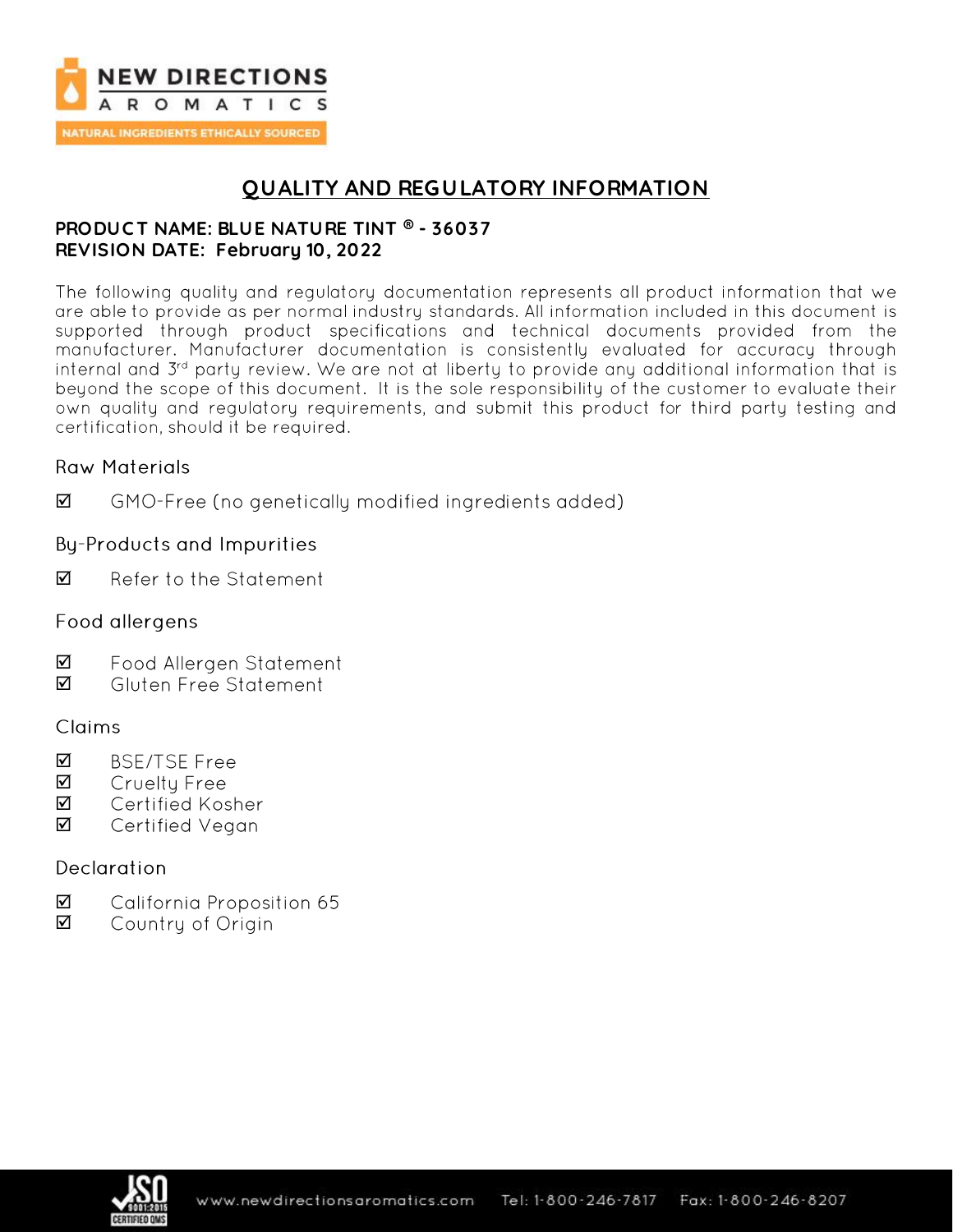

# **GMO STATEMENT**

#### **PRODUCT NAME: BLUE NATURE TINT ® - 36037**

We hereby declare that, to the best of our knowledge, this product was not produced from or with GMO plant material.

#### Disclaimer & Caution:

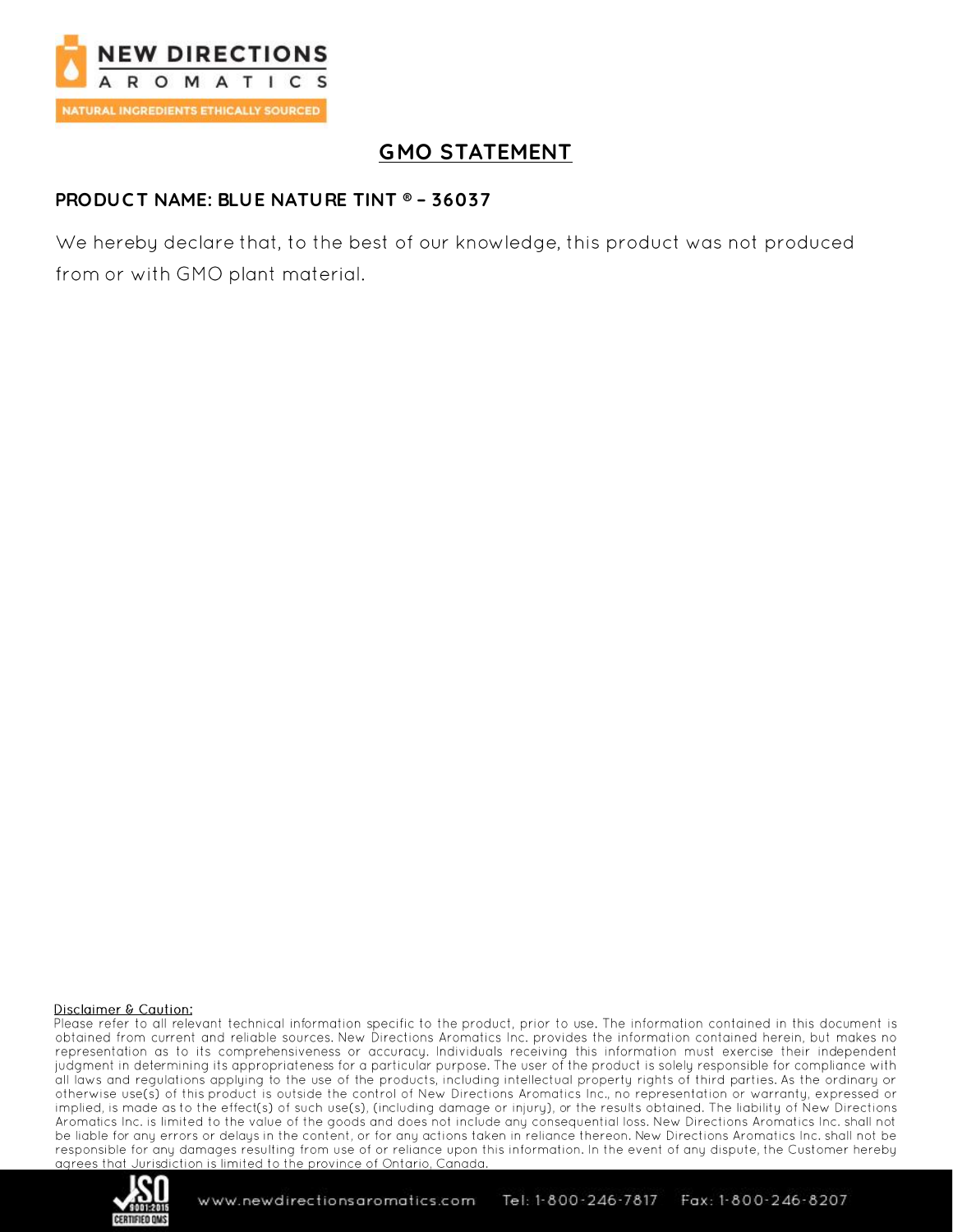

## BY PRODUCTS & IMPURITIES STATEMENT

### **PRODUCT NAME: BLUE NATURE TINT ® - 36037**

We hereby declare that, to the best of our knowledge, this product was not produced with and does not contain any of the following by products and impurities:

- Alcohol  $\bullet$
- **Pesticides and Residual Pesticides**
- Phthalates

#### Disclaimer & Caution:

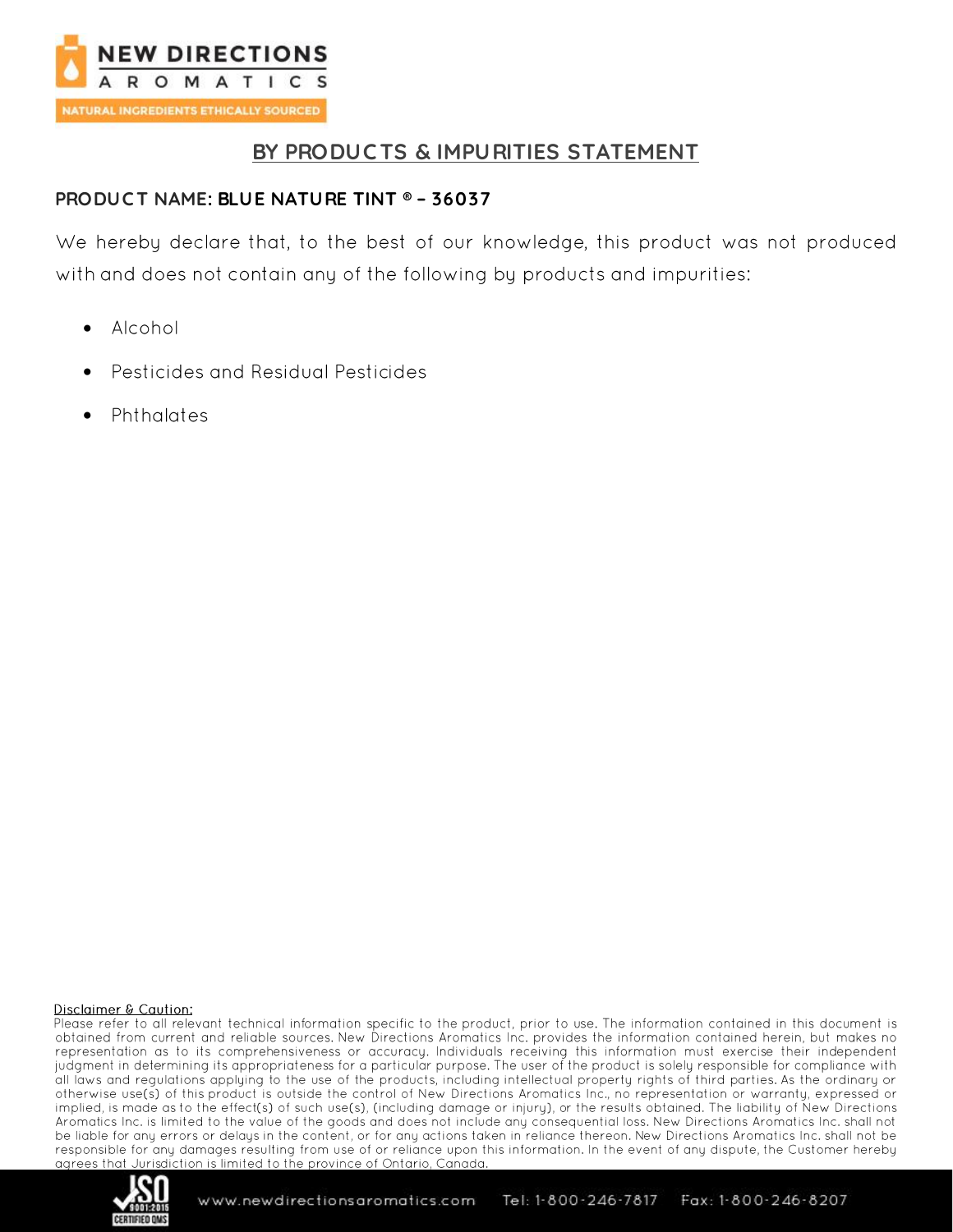

# **FOOD ALLERGEN INFORMATION**

### **PRODUC T NAME: BLUE NATURE TINT ® - 36037**

| Component                                               | Present in the product |
|---------------------------------------------------------|------------------------|
| Peanuts (and/or derivatives,) e.g., protein oil         | No                     |
| Tree Nuts (and/or derivatives)                          | No                     |
| Seeds (Mustard, Sesame) (and/or derivatives)            | No                     |
| Wheat, Barley, Rye, Oats, Spelt, Kamut or their hybrids | No                     |
| Gluten                                                  | No                     |
| Soybeans (and/or derivatives)                           | No                     |
| Dairy (including lactose) or Eggs                       | No                     |
| Fish or their products                                  | No                     |
| Shellfish or their products                             | No                     |
| Celery (and/or derivatives)                             | No                     |
| Lupin (and/or derivatives)                              | No                     |
| Sulphites (and derivatives) (added or $\geq$ 10 ppm)    | No                     |

#### Disclaimer & Caution:

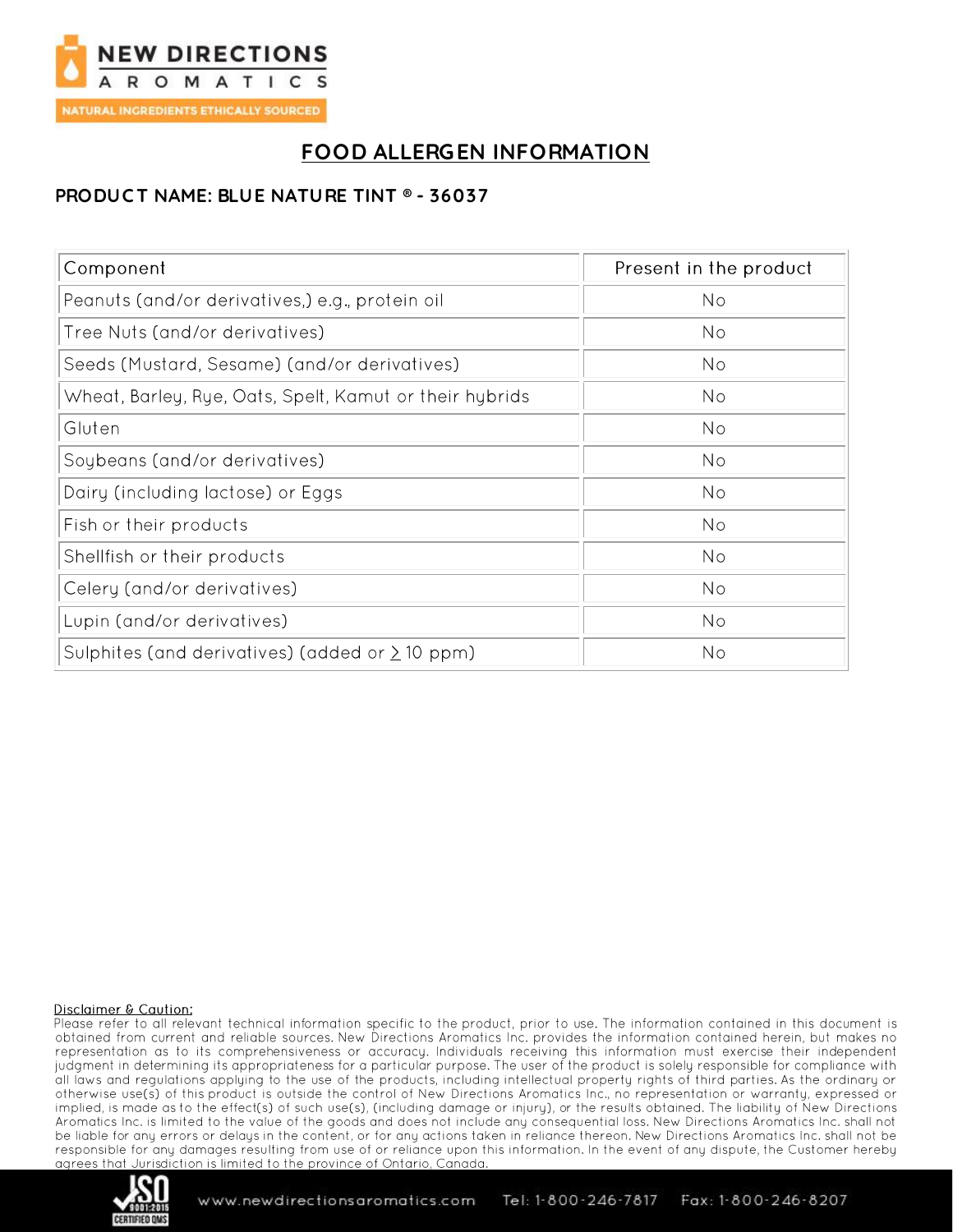

# **GLUTEN STATEMENT**

### **PRODUC T NAME: BLUE NATURE TINT ® - 36037**

We hereby declare that, to the best of our knowledge, this product is gluten-free and was not manufactured with any ingredients containing gluten.

#### Disclaimer & Caution:

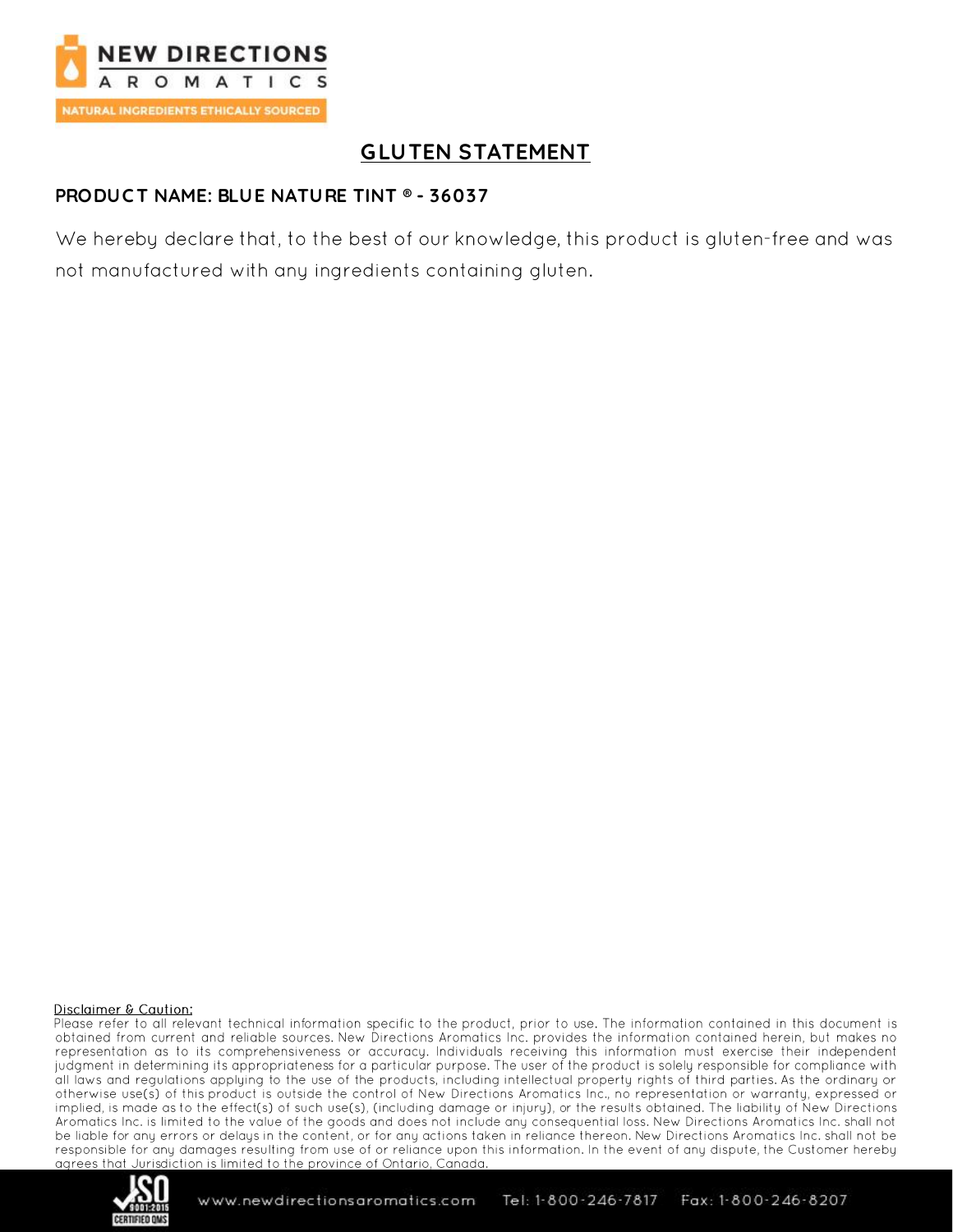

## **DEC LARATION OF BOVINE/TRANSFERABALE SPONGIFORM ENC EPHALOPATHY (BSE/TSE)**

### **PRODUC T NAME: BLUE NATURE TINT ® – 36037**

We hereby confirm that, to the best of our knowledge, this product was not made with, nor contains, any animal material or derivatives, and is free of BSE/TSE.

#### Disclaimer & Caution:

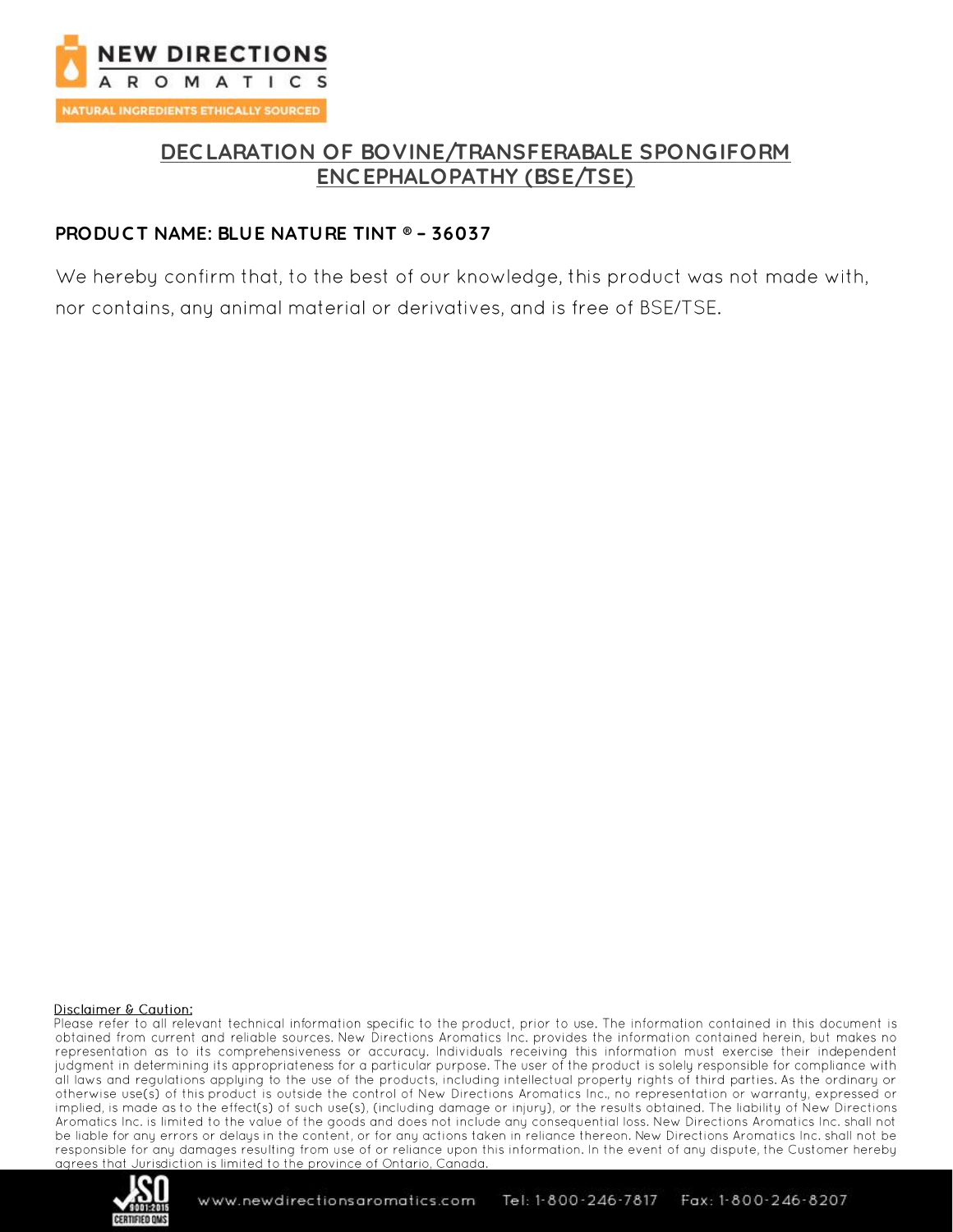

# **C RUELTY-FREE STATEMENT**

## **PRODUC T NAME: BLUE NATURE TINT ® - 36037**

We hereby declare that, to the best of our knowledge, this product has not been tested on animals.

#### Disclaimer & Caution:

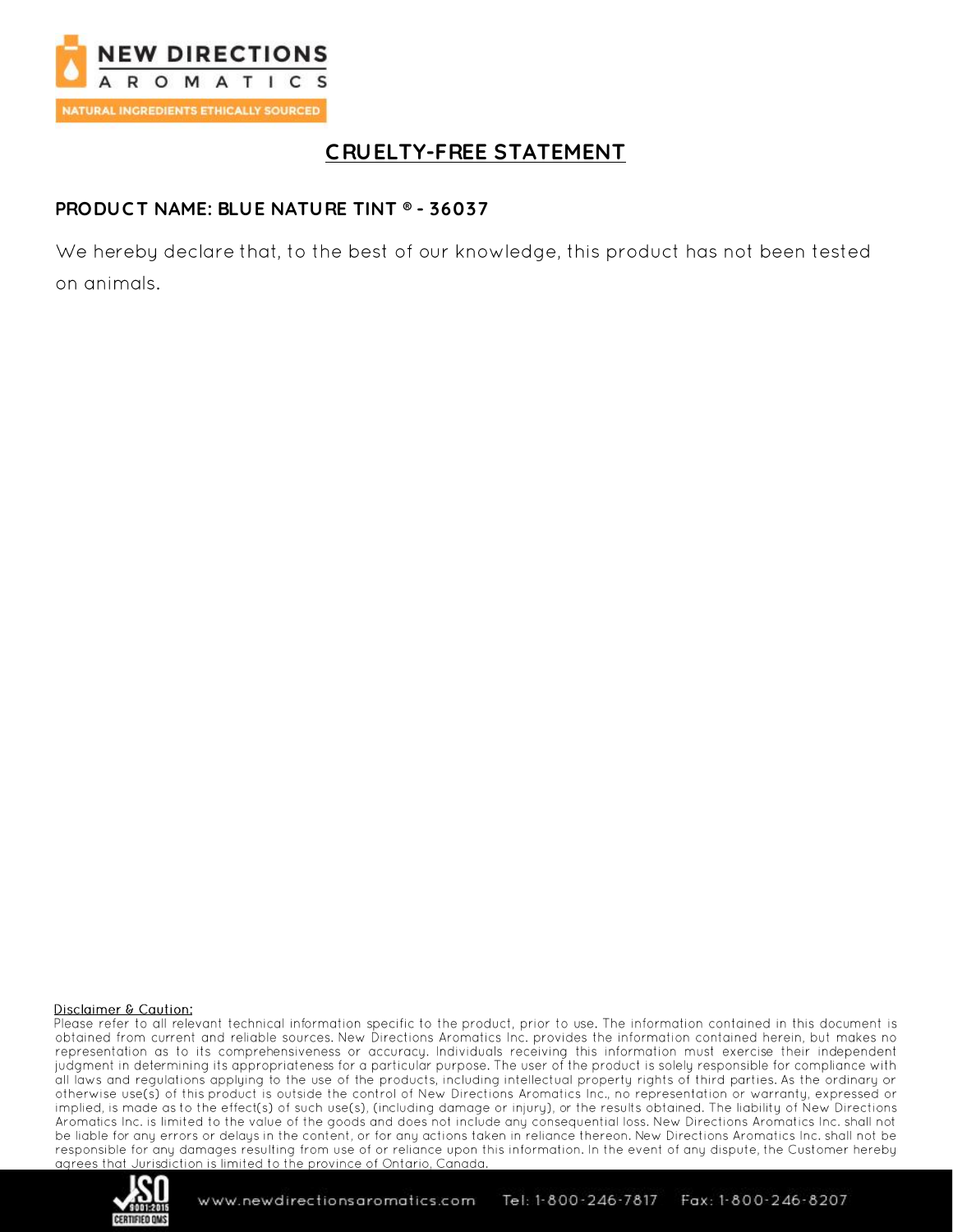

# **KOSHER STATEMENT**

### **PRODUC T NAME: BLUE NATURE TINT ® - 36037**

We hereby confirm that this product has been certified to Kosher standards.

#### Disclaimer & Caution:

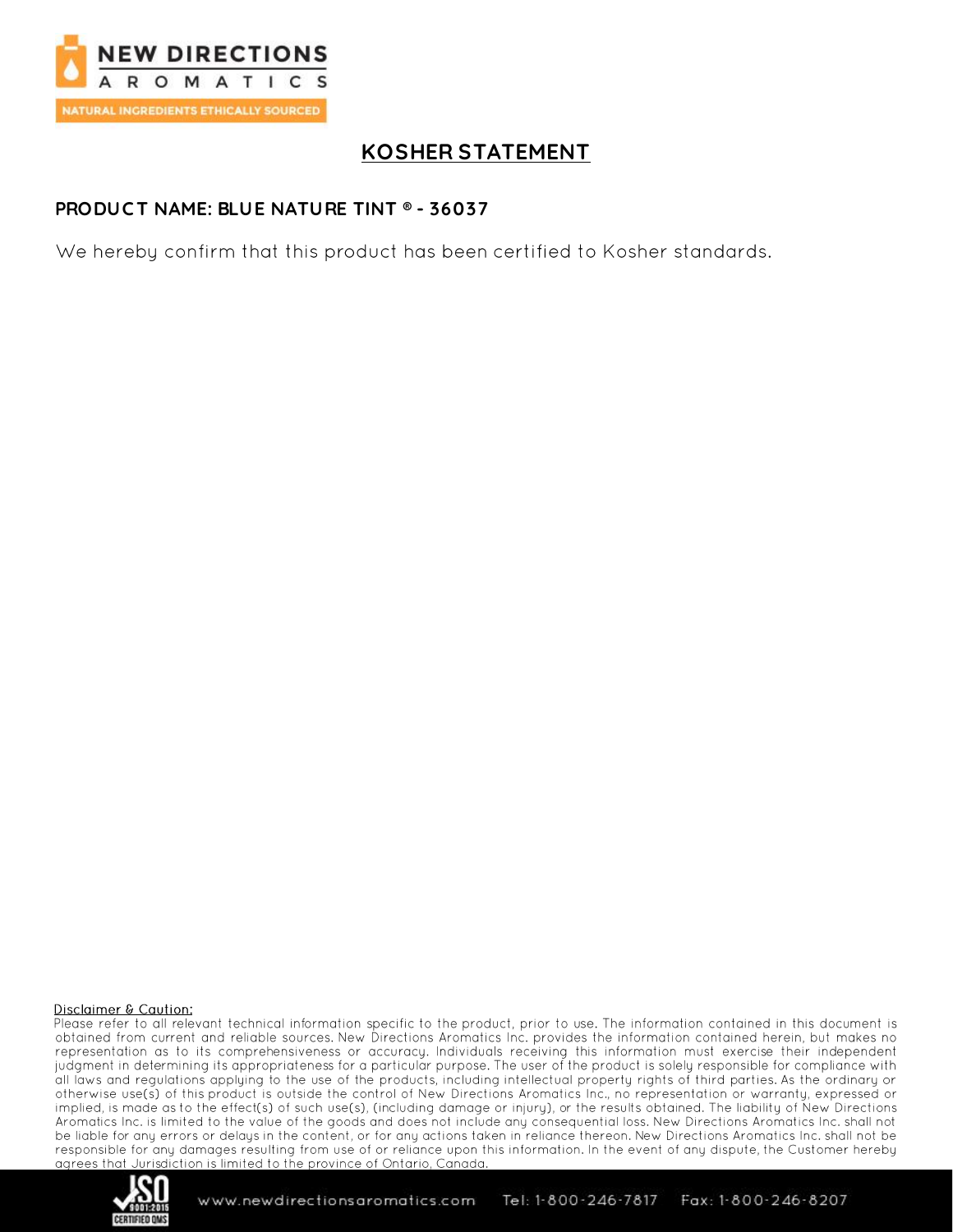

# **VEGAN STATEMENT**

#### **PRODUC T NAME: BLUE NATURE TINT ® - 36037**

We hereby confirm that this product has been certified to Vegan standards.

#### Disclaimer & Caution:

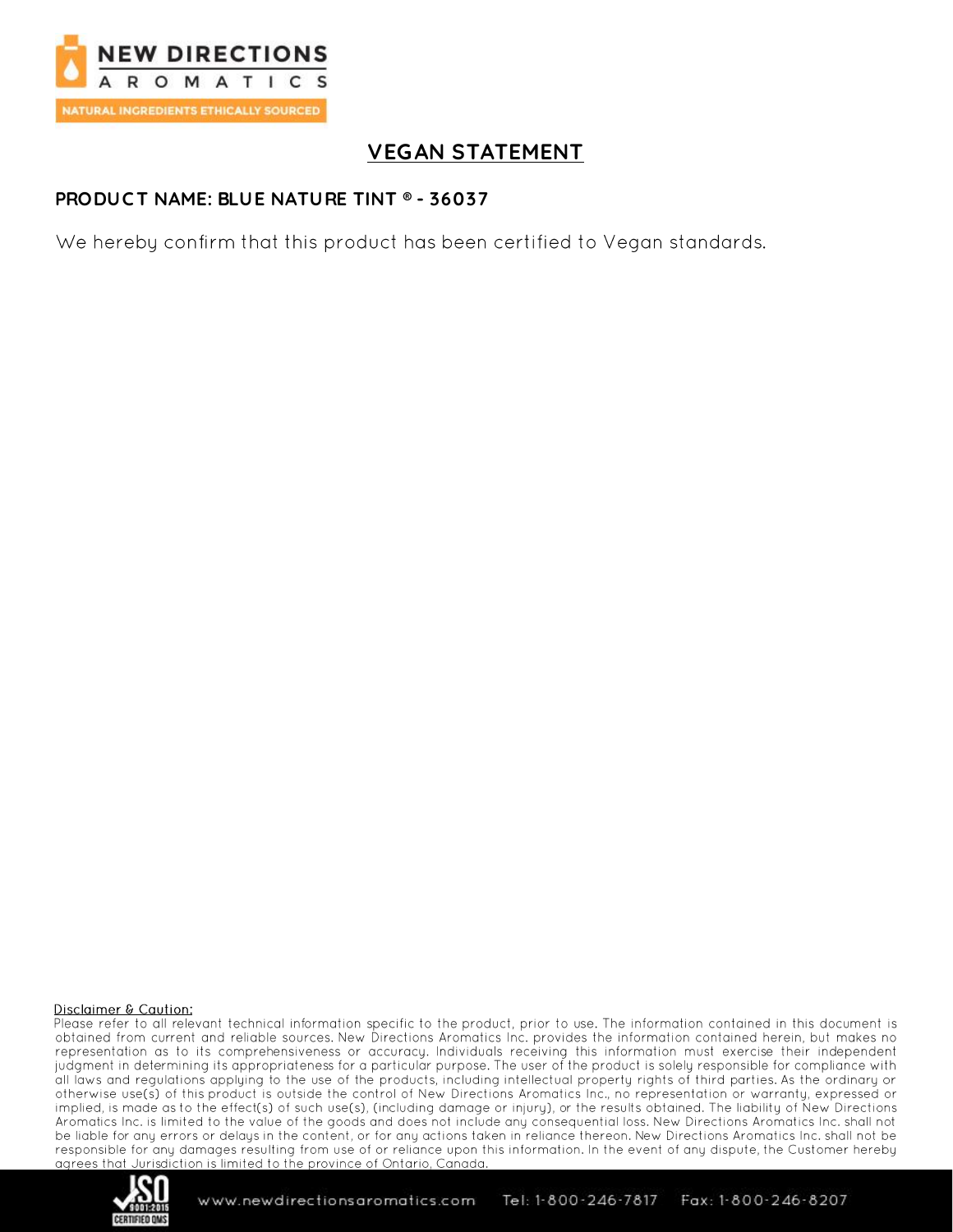

## **C ALIFORNIA PROPOSITION 65 STATEMENT**

### **PRODUC T NAME: BLUE NATURE TINT ® - 36037**

We hereby declare that, to the best of our knowledge, this product does not contain any substance(s) listed on California Proposition 65.

#### Disclaimer & Caution: